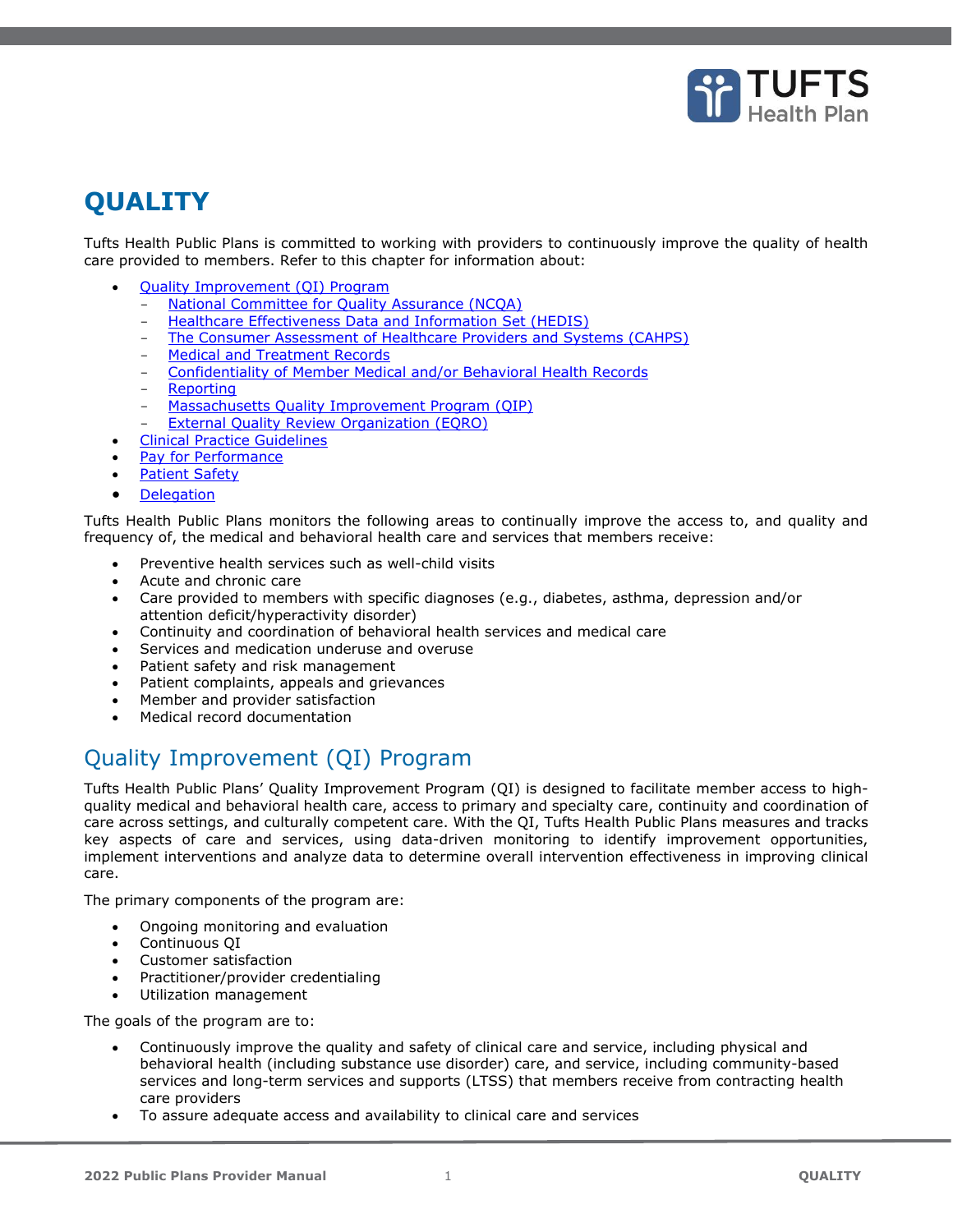

- Increase member satisfaction
- Improve the quality of service that providers and members receive from Tufts Health Public Plans
- Increase provider satisfaction
- Improve the health and wellness of identified segments of the member community while responsibly managing health care costs

Tufts Health Public Plans utilizes a Quality Management and Improvement Program (QMIP) to evaluate progress and document the results in the Quality Management and Improvement and Utilization Management Program Evaluations.

Providers cooperation with Tufts Health Public Plans' QI activities helps to:

- Improve the quality of care, services and the member experience, including the collection and evaluation of data and participation in Tufts Health Public Plans' QI programs
- Allow the organization to collect and use performance measurement data
- Assist the organization in improving clinical and service measures
- Comply with inquiries from Tufts Health Plan QI Program staff, including requests for medical records/documentation to support the investigation of member grievances and/or quality occurrences, in accordance with their provider agreement.

The Board of Directors has overall responsibility for the QI program. A Care Management Committee (CMC) is responsible for overseeing the implementation of the QI program, including the annual QI Work Plan, and for determining that funding is adequate to support program activities and goals. An annual summary of the QI work plan may be found [here.](https://tuftshealthplan.com/documents/providers/general/quality-improvement-work-plan-summary)

Specific positions, committees, and organizational units play a significant role in QI activities, including:

- Quality Management Committee (QMC)
- Quality of Care Committee (QOCC)
- Quality Performance Improvement Team (QPIT)
- QI work groups
- QI project teams

Tufts Health Public Plans providers offer input into the program by participating in CMC, QOCC, and the Medical Specialty Policy Advisory Committee (Medical/Behavioral Health).

### <span id="page-1-0"></span>National Committee for Quality Assurance (NCQA)

As an NCQA-accredited Medicaid and Exchange health plan, Tufts Health Public Plans adheres to NCQA standards and guidelines to measure, analyze and improve the health care services members receive.

### <span id="page-1-1"></span>Healthcare Effectiveness Data and Information Set (HEDIS)

HEDIS measures are industry-standard indicators of the quality of care health plan members receive. Tufts Health Public Plans monitors HEDIS data annually, as well as on a monthly basis, to monitor trends and identify opportunities to improve member's care. Interim and annual rates are also evaluated against national and regional HEDIS benchmarks to assess the performance of Tufts Health Public Plans' network. Tufts Health Public Plans considers the provider network in an effort to best serve members. By responding to HEDIS-related requests, Tufts Health Public Plans is able to measure the quality care provided that is so important to members.

HEDIS data is a critical underpinning of the Tufts Health Plan's quality program against which performance across its provider networks is assessed. HEDIS data is incorporated into provider communications that may include provider performance on key metrics as well as the identification of members in need of care. Such communications are tools intended to drive quality improvement and support provider practices in delivering the best care possible to its members*.*

#### <span id="page-1-2"></span>Consumer Assessment of Healthcare Providers and Systems (CAHPS)

The Consumer Assessment of Healthcare Providers and Systems (CAHPS) is a standardized survey that measures member experience with the services provided by their health plan and its provider network. This survey addresses members' experience with accessing care, coordination of care, and the care received by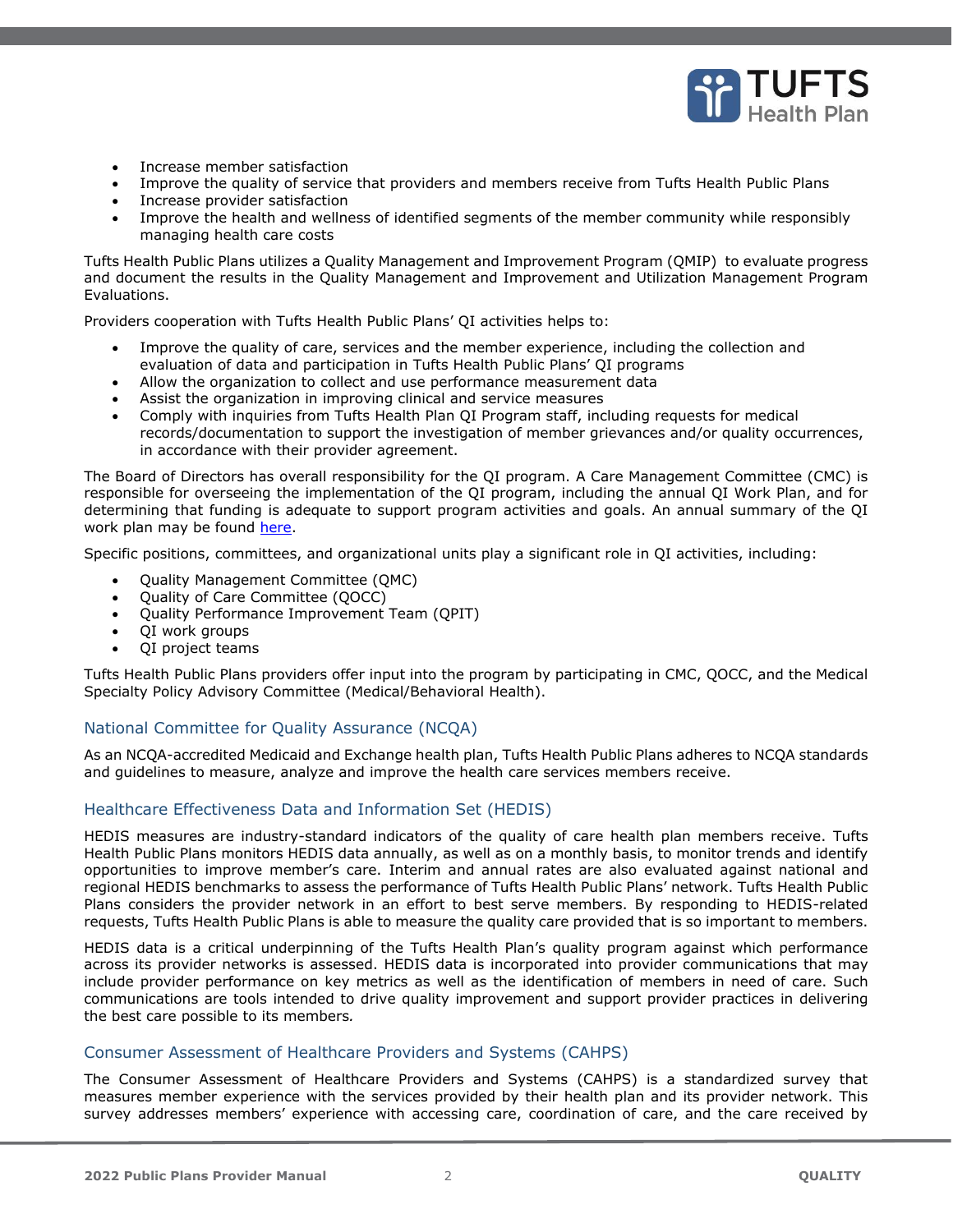

providers, as well as aspects of the health plan's services. Tufts Health Public Plans uses CAHPS survey responses annually to help develop action plans, performance goals, and improve strategies to ensure the highest quality of care and services is being offered to members.

### <span id="page-2-0"></span>Medical and Treatment Records

Network practitioners and providers are required to maintain member health records in a current, detailed and organized manner in order to facilitate appropriate communication and coordination of care. Network practitioner and provider records are subject to chart audits to ensure adherence to these standards, including appropriate medical record content and organization, ease of retrieving medical records and appropriate maintenance of confidential information.

#### **PCP Medical Records**

PCP medical records are expected to include the following information:

- All services provided directly by a practitioner who provides primary care services
- All ancillary services and diagnostic tests ordered by a practitioner
- All diagnostic and therapeutic services for which a member was referred by a practitioner, which includes, but is not limited to:
	- Home health nursing reports
	- Specialty physician reports
	- Hospital discharge reports
	- Physical therapy reports

#### **Medical Record Documentation Standards**

Medical records are required to include the following information:

- History and physical
- Allergies and adverse reactions
- Problem list
- Medications
- Documentation of clinical findings and evaluation for each visit
- Preventive services and risk screening

Providers are required to cooperate with chart audits. Chart audits are part of Tufts Health Public Plans contractual obligations with regulatory agencies to monitor appropriateness of care and the quality of recordkeeping.

Site visits initiated in response to complaints or quality concerns always include a medical and/or behavioral health record-keeping practice review. Tufts Health Public Plans will set up a time in advance to review the records. For questions about the record review process, call Provider Services at **888.257.1985** (Massachusetts) or **844.301.4093** (Rhode Island).

#### <span id="page-2-1"></span>Confidentiality of Member Medical and/or Behavioral Health Records

Tufts Health Public Plans requires that providers comply with all applicable federal and state laws relating to the confidentiality of member medical records, including but not limited to the privacy regulations of the Health Insurance Portability and Accountability Act (HIPAA). Tufts Health Public Plans monitors providers' compliance with its confidentiality policies through clinical quality reviews and audits. Providers must:

- Maintain medical records in a space staffed by office personnel
- Maintain medical records in a locked office and/or password-protect electronic medical records when staff is not present
- Prohibit unauthorized review and/or removal of medical records
- Maintain and adhere to policies and procedures regarding patient confidentiality and record retention
- Train staff periodically in member information confidentiality

Tufts Health Public Plans requires providers, upon request, to provide member medical information and medical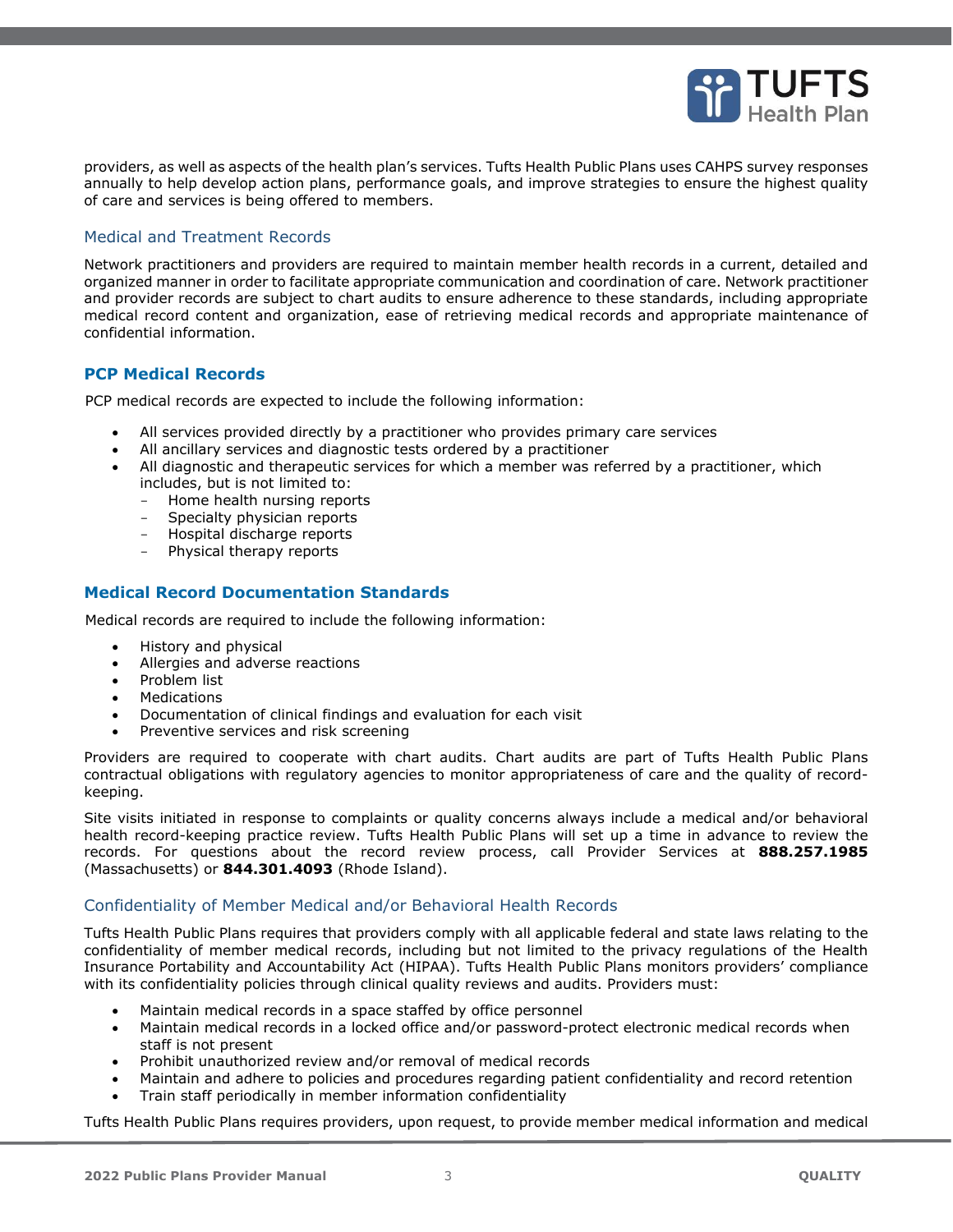

and/or behavioral health records for the following purposes:

- Administering Tufts Health Public Plans' health benefit plans, such as claims payment, coordination of benefits, subrogation, enrollment eligibility verification, reinsurance and audit activities
- Managing care, such as utilization management and QI activities
- Carrying out member satisfaction procedures described in the *Member Handbook*
- Participating in reporting on quality and utilization indicators, such as HEDIS
- Complying with the law

Providers are responsible for obtaining any member consents or releases that are necessary to comply with state and federal law.

**Note:** A member's consent/authorization to release medical records to Tufts Health Public Plans for the purpose of an appeal is not necessary.

#### <span id="page-3-0"></span>Reporting

Tufts Health Public Plans sends providers a monthly report listing the names of members with asthma, diabetes, and chronic obstructive pulmonary disease (COPD) who are overdue for important health-related screenings or who may benefit from a discussion about medication usage. Twice a year, providers are notified of women's health-related screenings, such as screenings for breast cancer, cervical cancer and chlamydia. For more information about the asthma and diabetes disease management programs or women's health management programs, refer to the Care Management chapter. For more information about Tufts Health Public Plans' asthma and diabetes reports, please call Provider Services at **888.257.1985** (Massachusetts) or **844.301.4093** (Rhode Island).

When applicable, Tufts Health Public Plans provides performance reporting mechanisms for certain PCPs to review clinical performance.

Tufts Health Public Plans is contractually obligated to provide information to state and federal governments about the quality of care that members receive. Occasionally, providers are asked for information that is not available in claims or administrative data, such as medical record data, in order to comply with both state and federal regulatory reporting requirements.

#### <span id="page-3-1"></span>Massachusetts Quality Improvement Program (QIP)

MassHealth evaluates Tufts Health Public Plans' performance annually on a set of predetermined quality measures and evaluates the initiatives that Tufts Health Public Plans implements to improve performance.

### <span id="page-3-2"></span>External Quality Review Organization (EQRO)

The Centers for Medicare and Medicaid Services (CMS), MassHealth and Rhode Island Medicaid arrange for objective, external third parties to evaluate the quality of the managed care plans with which they contract. These third parties evaluate the design, implementation and performance of specific quality performance improvement programs, as well as the HEDIS program and information systems capabilities.

### <span id="page-3-3"></span>Clinical Practice Guidelines

Tufts Health Public Plans uses evidence-based guidelines that are adopted from national sources or developed in collaboration with specialty organizations and/or regional collaborative groups. There are two types of guidelines:

- Preventive health guidelines, involving screening for disease
- Clinical practice guidelines, outlining a recommended treatment path or use of ancillary services

These guidelines are not intended to replace the provider's clinical judgment. Rather, they are standards that are designed to assist providers in making decisions about appropriate health care for specific clinical circumstances. When no such evidence-based guidelines are available from recognized sources, Tufts Health Public Plans will involve representative providers from appropriate specialties in the development or adoption of clinical practice guidelines.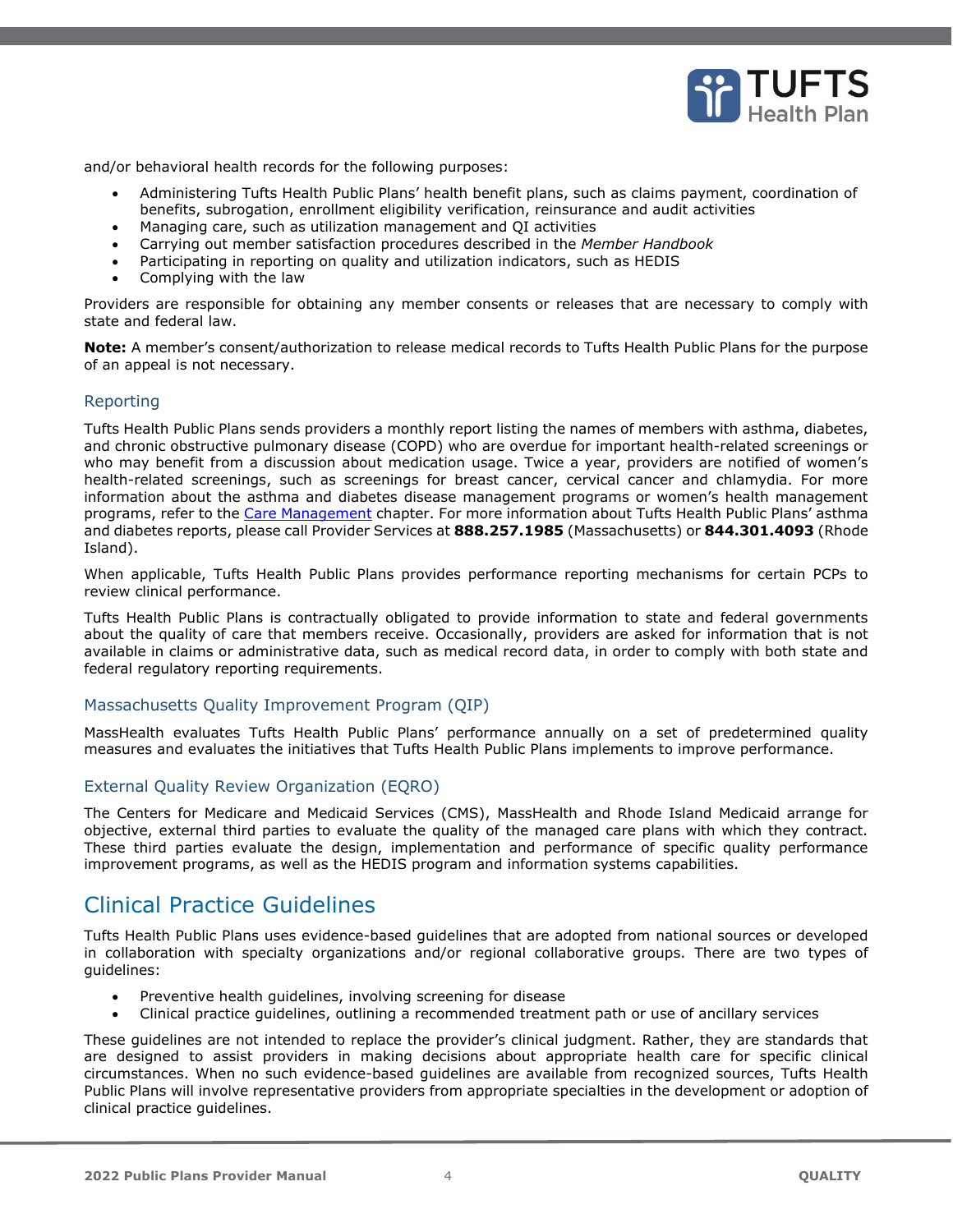

Guidelines are reviewed at least every two years and revised as needed. Literature reviews occur quarterly to ensure that all Tufts Health Public Plans internally developed guidelines are current. When new guidelines are published, they are reviewed internally by Tufts Health Public Plans physicians and posted for contracted Tufts Health Public Plans providers to review before adoption.

Tufts Health Public Plans' clinical practice and preventive health guidelines are designed to support preventive health, behavioral health, acute disease treatment protocols, and/or chronic disease management programs. The clinical practice and preventive health guidelines are available [online.](https://tuftshealthplan.com/provider/clinical-practice-guidelines)

# <span id="page-4-0"></span>Pay for Performance

At times, Tufts Health Public Plans may offer providers in Massachusetts extra reimbursement to improve clinical processes to ensure members get the services needed. For more information about specific programs, refer to the Care Management chapter or call Provider Services at **888.257.1985**.

Tufts Health Public Plans offers extra reimbursements for the following activities:

- Pregnancy notification Refer to the Care Management chapter
- Early Periodic Screening, Diagnosis and Testing (EPSDT) completion Refer to the Providers chapter
- Child and Adolescent Needs and Strengths (CANS) assessments -Refer to the Behavioral Health chapter

Tufts Health Public Plans also offers members a variety of rewards for successfully completing key health care activities.

# <span id="page-4-1"></span>Patient Safety

Tufts Health Public Plans addresses patient safety by:

- Facilitating the identification of children with serious emotional disturbances (SED) and monitoring the delivery of behavioral health services to them
- Distributing information to members pertaining to optimal clinical practices, enhancing their ability to monitor the safety of their own care
- Monitoring adverse and unanticipated events, such as ones resulting in death or serious physical or psychological injury occurring in inpatient and residential settings and identifying trends that could indicate unsafe environments or practices in these contracted institutions. Providers are required to inform Tufts Health Public Plans of the events that occur when serving members by emailing [Adverse\\_Events\\_Submission@tufts-health.com.](mailto:Adverse_Events_Submission@tufts-health.com)
- Monitoring provider preventable conditions (PPCs), serious reportable events (SREs) and Serious Reportable Adverse Events (SRAEs).
	- For the full list of PPCs, SREs, and SRAEs please refer to the **SRE, SRAE, PPC Payment Policy**, the Massachusetts Executive Office of Health and Human Services' June 2015 Transmittal Letter ALL-195, or Rhode Island Executive Office of Health and Human Services. Providers are required to inform Tufts Health Public Plans of SREs, SRAEs and PPCs that occur when serving members.
	- Tufts Health Public Plans will not compensate providers or permit providers to bill members for services related to the occurrence of SREs, SRAEs and PPCs. Such nonpayment will not prevent patients' access to healthcare services.
- Monitoring new clinical sites for safety practices
- Monitoring and managing controlled substances overuse through the controlled substances management program
- Working with the pharmacy benefit manager to stop a pharmacy from dispensing medications that are inappropriate in terms of drug interaction, drug dosage, ingredient duplication, age precaution, pregnancy precaution, gender conflict and/or therapeutic duplication, if the drug on the claim may interact with other drugs in a member's claims history

# <span id="page-4-2"></span>**Delegation**

Selected aspects of Tufts Health Public Plans' utilization management, pharmacy, disease management, care